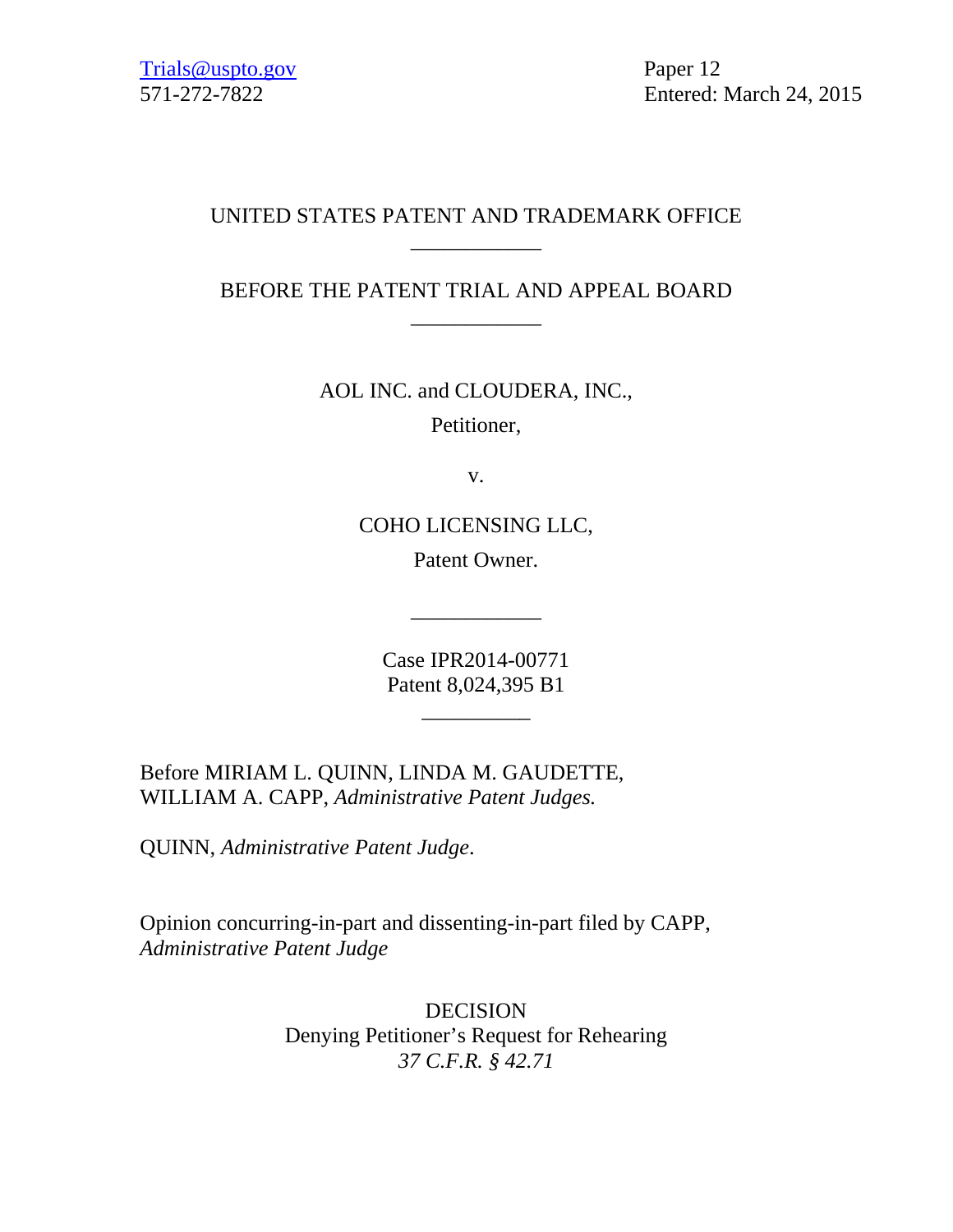$\overline{a}$ 

#### I. BACKGROUND

AOL Inc. and Cloudera, Inc. ("Petitioner") filed a request for rehearing titled "Petitioner's Request for Rehearing by an Expanded Panel Pursuant to 37 C.F.R. §§ 42.71(C)-(D)." Paper 11 ("Req. for Reh'g"). In that request, Petitioner asserts that a dissent from the denial of institution strongly favors rehearing, and an expanded panel. Req. for Reh'g 2. Petitioner also argues the panel misapprehended that Spawn's<sup>1</sup> entire premise is to "provide a solution" for allocation of tasks. *Id.*

Petitioner's request that an expanded panel be allocated to deciding the merits of the request for rehearing is improper, and we determine that we did not misapprehend the matters alleged in the request for rehearing.

#### *A. Expanded Panel Request*

The members of the Board deciding an institution matter do not, under the Patent Statute, select themselves, or, of their own accord, select other Board members to decide the matter, upon request of a party or otherwise. The designation of panel members is within the sole authority of the Director, which may be delegated. The Board's Standard Operating Procedures state that the Chief Judge, on behalf of the Director, may act to expand a panel on a "suggestion" from a judge or panel. Accordingly, parties are not permitted to request, and panels do not authorize, panel expansion. Neither does a Standard Operating Procedure of the Board create any legally enforceable rights. BPAI SOP 1 (Rev. 13) (Feb. 12, 2009) at 1.

<sup>&</sup>lt;sup>1</sup> Waldspurger et al., *Spawn: A Distributed Computational Economy*, IEEE TRANSACTIONS ON SOFTWARE ENGINEERING, 18(2), 103–117 (1992) (Ex. 1003).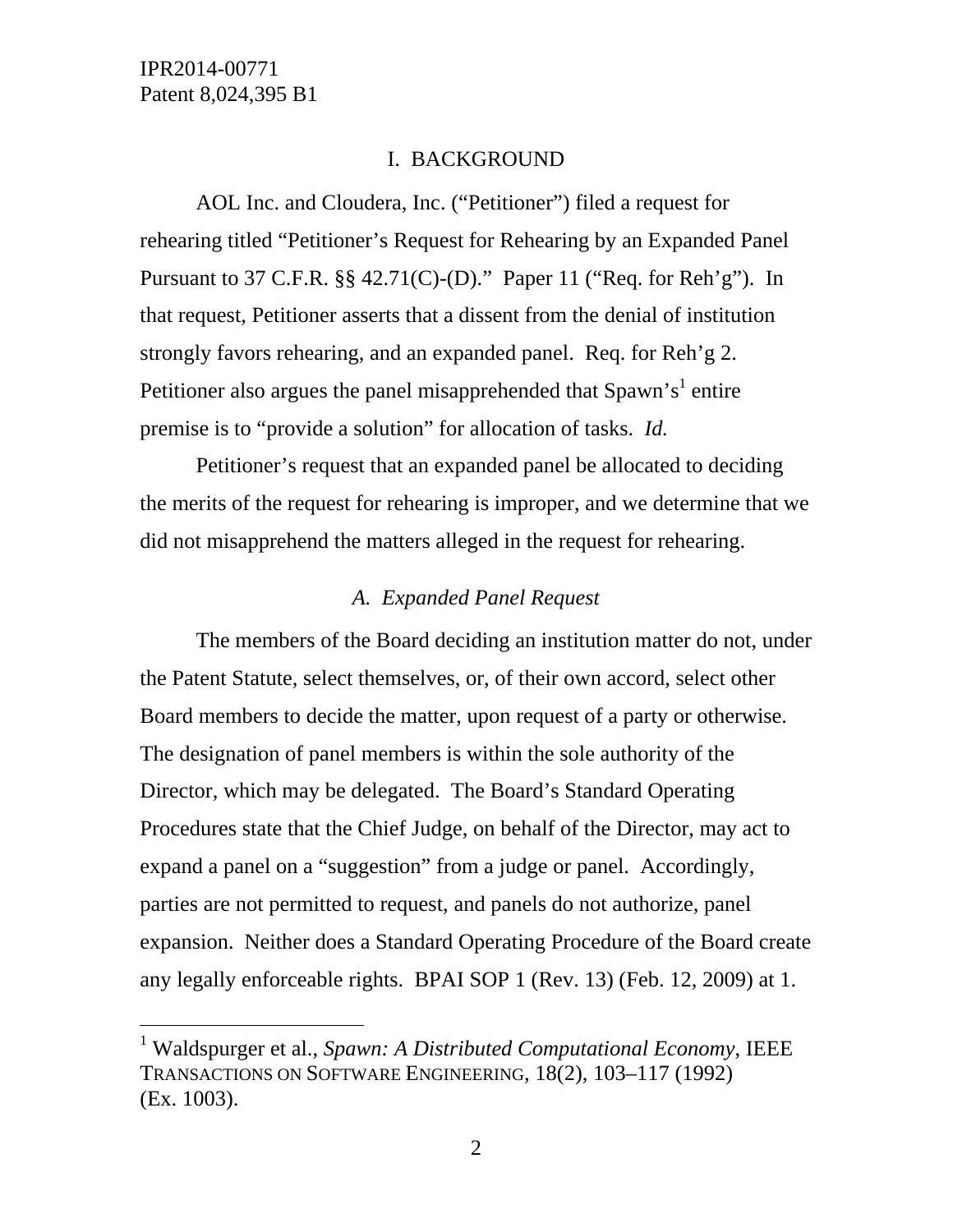Furthermore, whether to expand the panel in an *inter partes* review matter on a "suggestion" involves consideration of whether the issue is one of conflict with an authoritative decision of our reviewing courts or a precedential decision of the Board, or whether the issue raises a conflict regarding a contrary legal interpretation of a statute or regulation. *See, e.g.*, Decision Granting Petitioner's Request for Rehearing, *Target Corp. v. Destination Maternity Corp.*, Case IPR2014-00508, slip op. at 5–6 (PTAB Feb. 12, 2015) (Paper 28) (stating that "[t]he inconsistencies in the interpretation of the statute presented by the Decision Denying Joinder in the instant proceeding are a sufficient reason for expanding the panel"); *see also Apple Inc., v. Rensselaer Polytechnic Instit., LLC.*, Case IPR2014-00319 (PTAB Dec. 12, 2014) (Paper 20) (per curiam) (expanded panel considering allegations of improper application of 35 U.S.C. § 315(b)). A dissent in the denial of institution based on the sufficiency of the evidence presented in the Petition, by itself, is not a reason to expand the panel. It shows neither an abuse of discretion nor a conflict that weighs in favor of panel expansion. That is, it is unpersuasive for Petitioner to suggest expansion merely because of a disagreement among the judges in the panel concerning the facts or evidence presented.

## *B. Subject Matter Alleged to have been Misapprehended or Overlooked*

In our Decision on Institution (Paper 10 ("Dec. on Inst.")), the majority concluded that the Petition failed to show how Spawn discloses that the subtasks are transferred or allocated to an allocated computer. Dec. on Inst. 6. In its Request for Rehearing, Petitioner for the first time expands on various disclosures of Spawn not explained in the Petition to show that the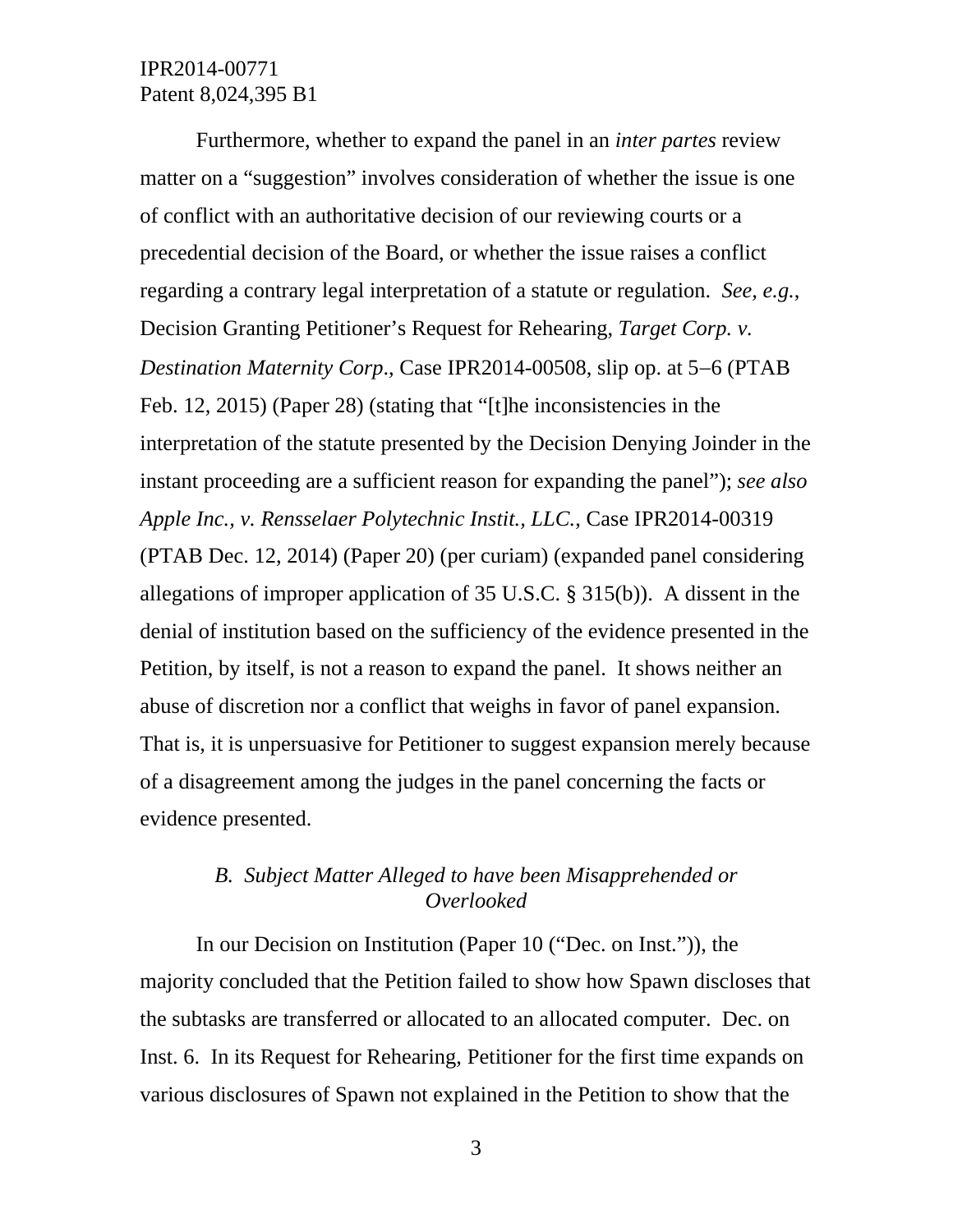reference discloses the limitation. For example, Petitioner now argues that "spawning subtasks," as disclosed in pages 10 and 16, show transfer of tasks. Req. for Reh'g 4. But these explanations were not included in the Petition at pages 25–26, where Petitioner purportedly identified how the toplevel node in Spawn performs the limitation of transfer to a sub-allocating computer. *See* Pet. 25 ("As shown in Figure 1 of Spawn, the system includes a 'top-level application' node that runs the 'root application manager.'... This meets the 'allocating computer' limitation because the top-level node divides a task and allocated the portions to other nodes, or computers."). The Petition also does not explain how the mere disclosure of "spawning" meets the limitation of transferring to a sub-allocating computer. *See* Req. for Reh'g 4 (pointing to pages  $21-22$ , which generally cite to Spawn, but do not explaining how "spawning" of subtasks is interpreted by a person of ordinary skill in the art such that Spawn discloses the "transfer" recited in the claims).

Petitioner also attempts to explain disclosure in Spawn that was not cited in the Petition to support its contention that Spawn discloses the limitation. For example, the Request for Rehearing expands on how to interpret Spawn's description of a "leaf" of the tree at page 13 to argue that Spawn discloses recursive subtask allocations. Req. for Reh'g 4. The Petition, however, does not cite to this description as disclosing the limitation, nor does it provide explanation regarding the "leaf" description of Spawn.

It is also unpersuasive for Petitioner to allege that the majority misapprehended disclosures of Spawn cited and explained for other limitations. For example, Petitioner argues that Spawn's "*remote* initiation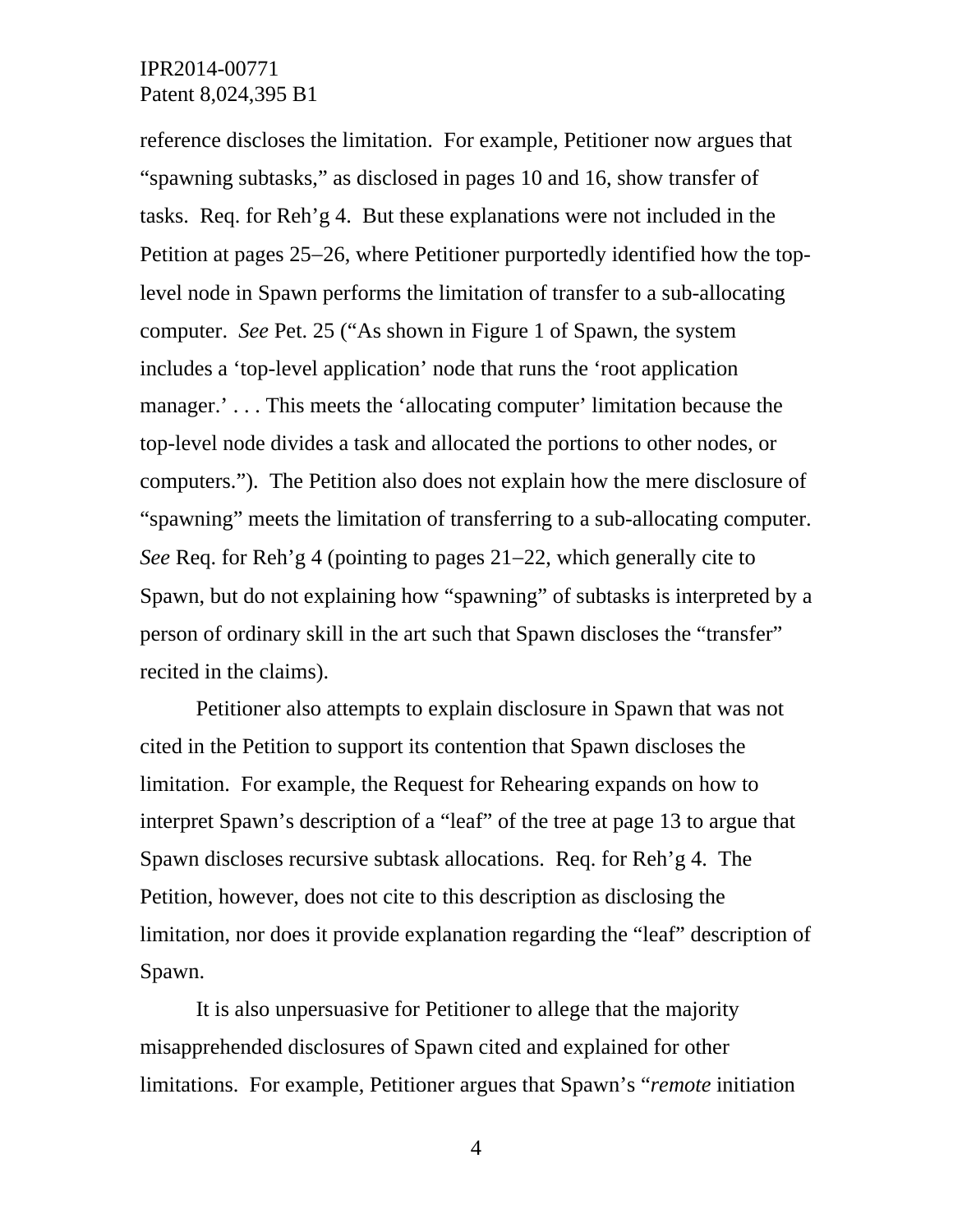of a subtask is achieved by transferring and allocating the subtask to a computer *other than* the computer processing the parent task." Req. for Reh'g 4 (emphasis not included). But this remote initiation disclosure was not presented in the Petition for the limitation-at-issue. In fact, the only contention the Petition presents for the "transfer to a sub-allocating computer" is that Spawn's top-level node running the root application manager is the "allocating computer" that transfers a task portion to a suballocating computer. *See* Pet. 25. The remote initiation of tasks was presented in the Petition as disclosing the "sub-allocating computer transferring a subtask portion to an allocated computer." *See* Pet. 27. This is a different limitation (transfer by a sub-allocating computer), and, therefore, a contention different from the one presented in the Petition for the transfer by the allocating computer.

A request for rehearing is not an opportunity to expand on evidence and arguments not presented, or to mend gaps in the evidence relied on in the Petition. We could not have overlooked or misapprehended an operation of Spawn alleged to anticipate the claim when that operation was not developed sufficiently in the Petition. Arguing for the first time on rehearing that Spawn *necessarily* transfers or allocates tasks to a suballocating computer is insufficient to show that the panel misapprehended Spawn, because this argument was not presented in the Petition. Req. for Reh'g 6. We further disagree that Spawn is "very clear" in its disclosure of "the process for" transferring a subtask (*id.*). The lack of clarity of Spawn and the dearth of explanation in the Petition are paramount to the majority's determination that Petitioner has failed to show a reasonable likelihood of prevailing in its contention that Spawn anticipates claim 1.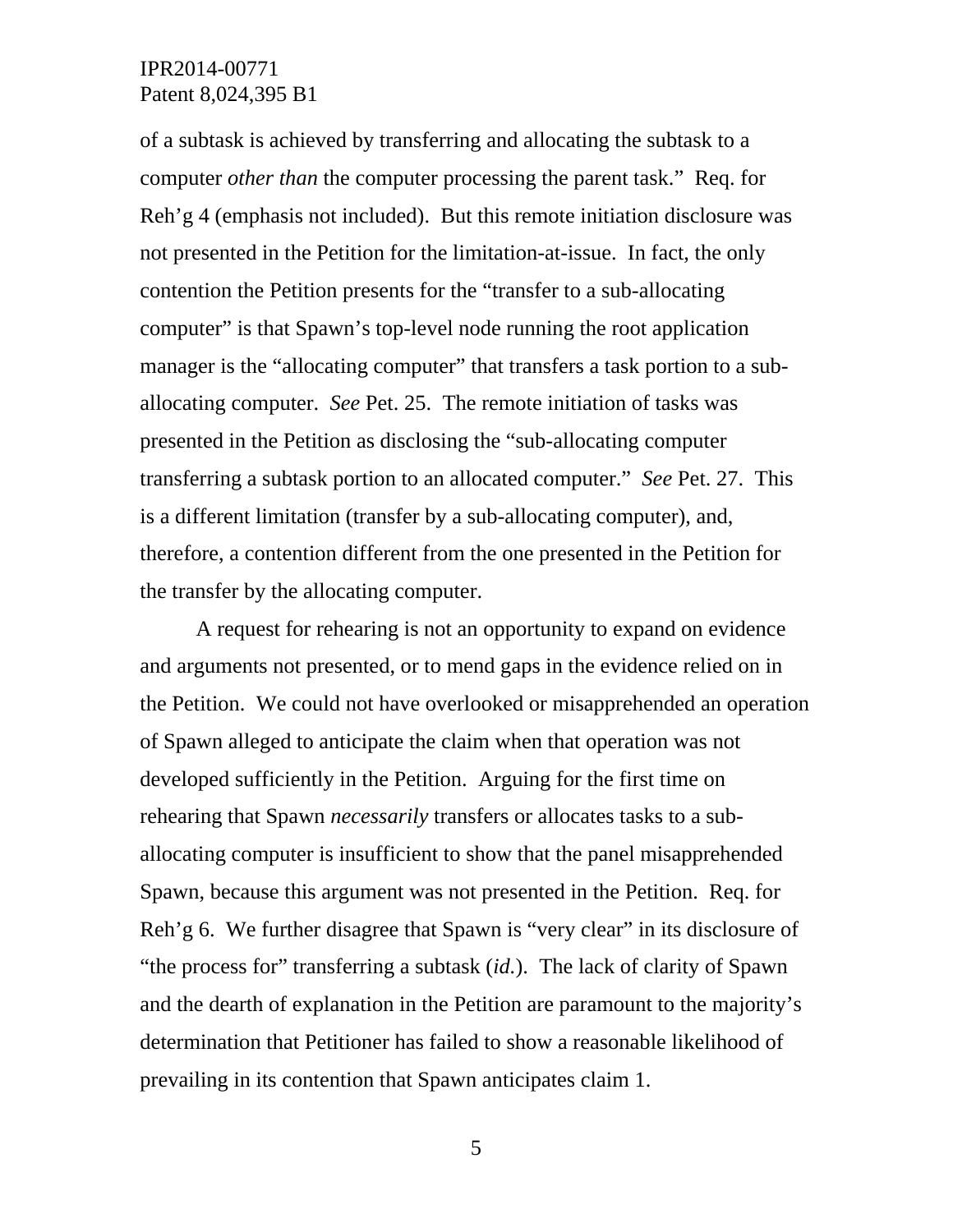Further, Petitioner contends that the majority overlooked the admitted state of the prior art. Req. for Reh'g 10. We could not have overlooked an argument that was not made in the Petition. The ground of anticipation proffered in the Petition does not rely on admitted prior art or on the knowledge of a person of ordinary skill at the time of the invention. It relies solely on Spawn as disclosing all the limitations of the claim. *See* Pet. 23 ("GROUND 1: CLAIMS 1-2, 4-8, 10-20 ARE INVALID UNDER 35 U.S.C. § 102 AS ANTICIPATED BY SPAWN"); Ex. 1005 at 28–68 (Joseph Declaration on anticipation ground not relying on any admitted prior art). The majority did not abuse its discretion, because it could not have considered facts not presented in the Petition. We deemed insufficient the facts and explanations presented for the contention that Spawn discloses the "transfer" limitation. To contend now that admitted prior art and knowledge of a person of ordinary skill support the contention that Spawn discloses the limitation is to do so too late. *See* 37 C.F.R. § 42.104 (b)(4) ("the *petition* must set forth . . . *[h]ow* the construed claim is unpatentable under the statutory ground identified. The petition must specify *where* each element of the claim is found *in the prior art* patents or printed publications relied upon.") (emphasis added); *id.* § 42.71(d) ("The [rehearing] request must specifically identify . . . the place where each matter was *previously addressed* in the motion, an opposition, or reply.").

Finally, we note that the Petitioner argues it did not need to show *how* the transfer and allocation of tasks occurs in Spawn because the "claims at issue are not limited to a particular manner for transfer and allocation." Req. for Reh'g 13. First, this argument is at odds with Petitioner's contention that Spawn is "very clear" about the process of transferring. Indeed, we disagree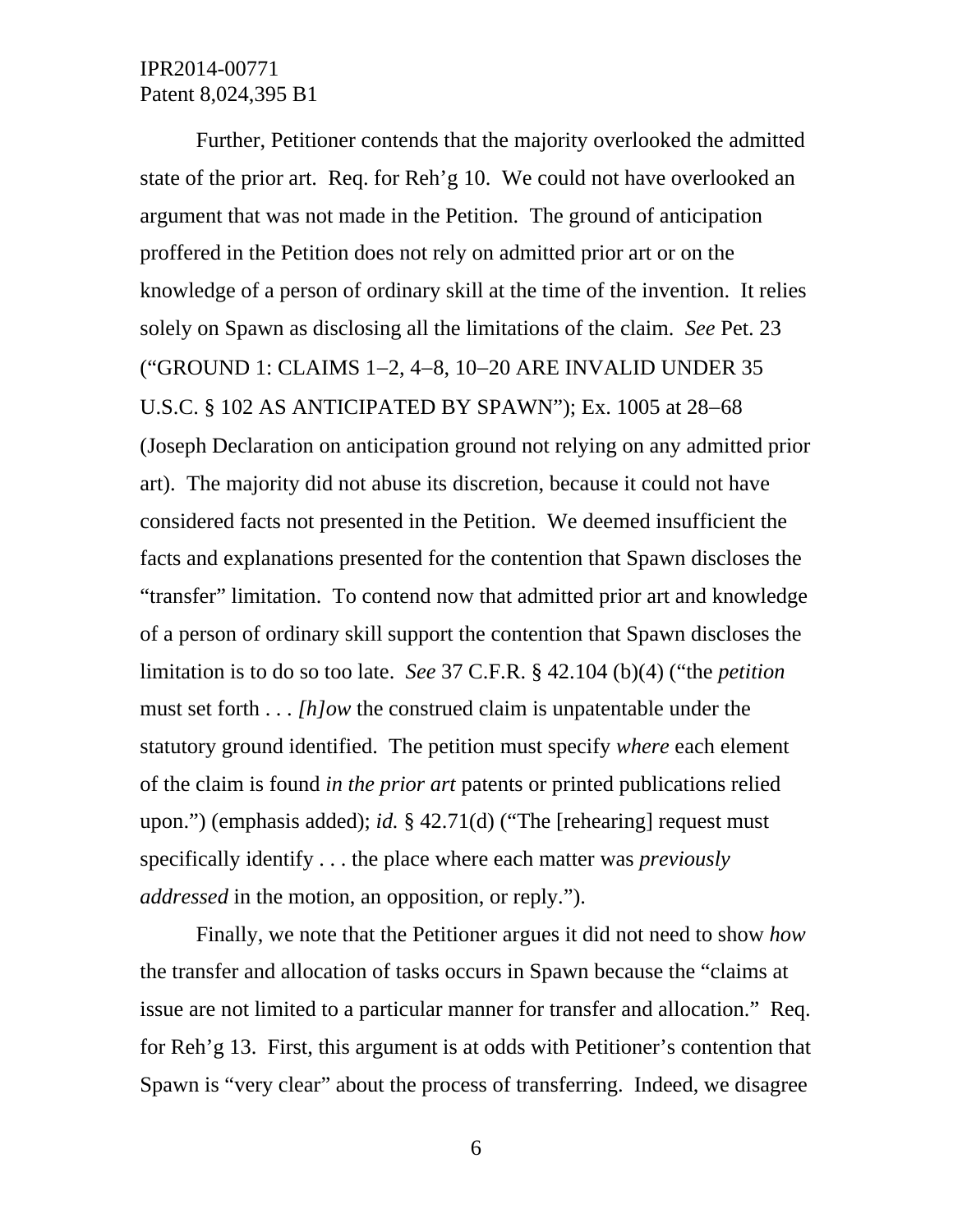with that contention, as stated above. Further, we are not persuaded that Petitioner meets its burden by asserting that a reference discloses transferring a task when the majority views Spawn as providing very little detail on this aspect of its operation, and when no explanation for how Spawn transfers a task is provided in the Petition. Section 314 of the statute requires that Petitioner demonstrate a reasonable likelihood that it will prevail as to at least one of the challenged claims, and our rules require that the Petition set forth *how* the construed claim is unpatentable as anticipated by Spawn. *See* 37 C.F.R. § 42.104 (a)(4). Petitioner's evidence and argument presented in the Petition simply is insufficient to meet the threshold for institution. None of the arguments presented in the Request for Rehearing persuade us otherwise.

#### II. ORDER

It is

ORDERED that Petitioner's Request for Rehearing is *denied*.